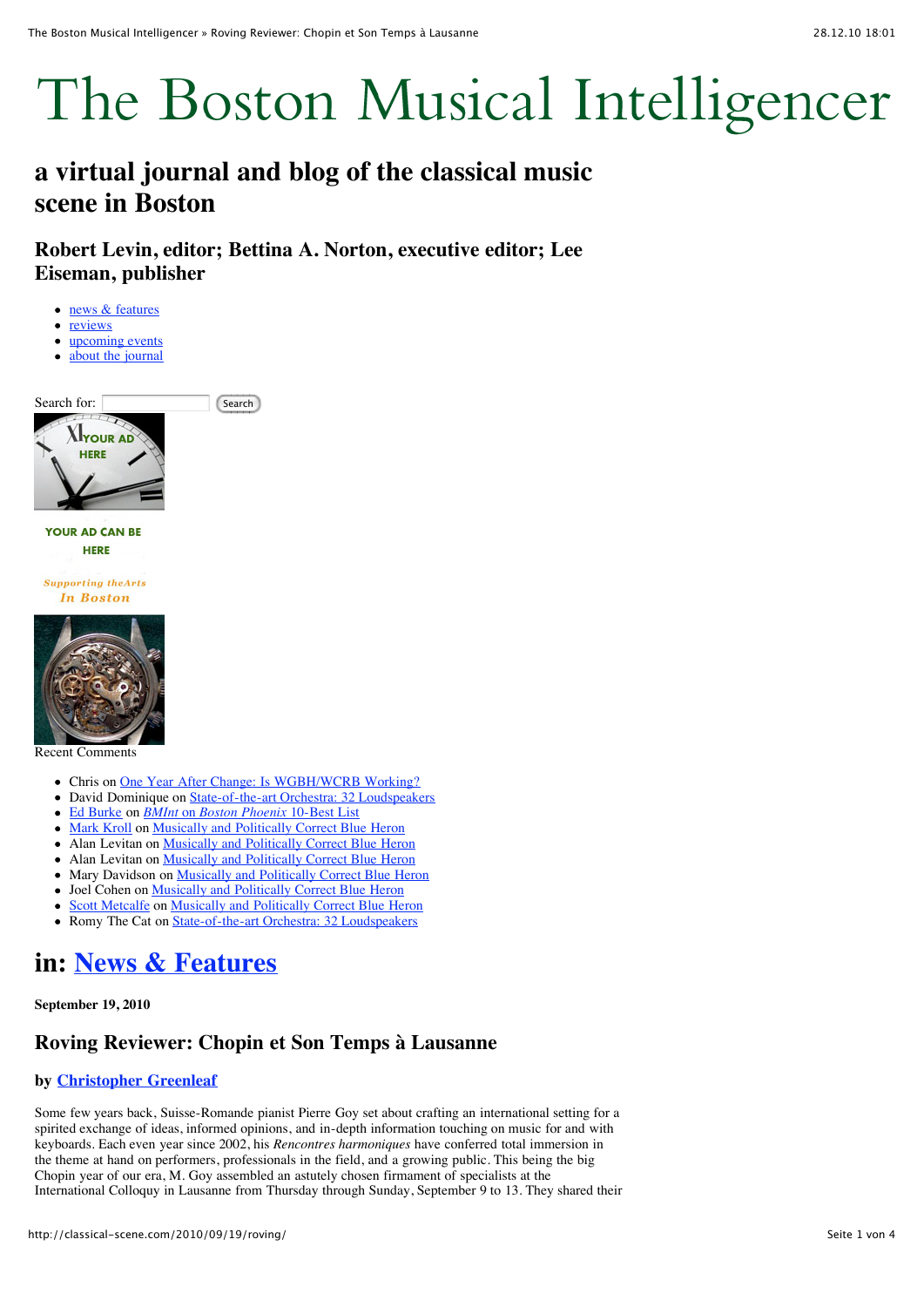thoughts on the interpretation and parsing of the composer's musical milieu and cast light from many vantage points on the instruments, original scores, living performance heritage, and original *paysage sonore* — the very soundscape — germane to Parisian music between the just-post-Napoleonic age and the rich dawning of the Deuxième Empire.

The site for most of this early-September gathering was the lovely and pleasingly stylish interior of Lausanne's Conservatoire de Musique. Without the firing off of authentic performance rockets and the hoisting of banners to announce pure early-music probity, all present simply assumed, with cosmopolitan and welcome maturity, that the subject was Chopin and his contemporaries as conjecturally heard in their time, *et voilà*.



Grands by the three major Parisian builders of Chopin's day. L-R: an 1842 Pape, an 1839 Pleyel, and an 1850 Erard (Christopher Greenleaf photo)

The dialing-in started from this rather sophisticated place, and so no one bothered to waste energy asserting the validity of what was, to those who came, self-evident. Modern pianos thus did not figure on stage, as their advent postdated the focal era by more than a generation. We heard the models of Pleyel and Erard grands known to have been favored by Chopin, and we had the great privilege of encountering rare and unusual music on some striking square grands — *carrés* — from the same makers.

The presence of celebrated modern makers who build carefully researched and musically satisfying copies of historic keyboard instruments was among the prime attractions of this *Rencontre*, as it has been in the four previous colloquies on the steep north shore of Lac Léman/Lake Geneva. In haring about North America and all over Europe to attend and sometimes collaborate in festivals and symposia over two and some decades, I have never yet encountered as high a standard of technical polish as we experienced from all of the many pianos we milling, critical attendees heard in Lausanne. Hats off to M. Goy for setting the standards, and heartfelt thanks to the Swiss, French, German, Czech, and American builders who swarmed around the pianos to bring them to such an unheard-of level of tuning and voicing. Hearteningly, two of the performers demanded acclaim for the staunch and semperternally anonymous tuners. This was provided, as a grinning British colleague quipped, "with bells on..

The playing in the concerts was on a uniformly high level, as was the choice of repertoire to illustrate and bring to life Chopin and his time. The opening pair of concerts, back-to-back in the Grande Salle du Conservatoire, recreated the enormously long first Chopin program in Paris, on February 25, 1832. A lovely, just-restored 1839 Pleyel held the place of honor. Perhaps in uneasy emulation of the at times notoriously under-ventilated salons of mid-19th-century Paris, the temperature and humidity were unfortunately high enough to sap already tired travelers from four continents of what energy they had left.

'Twas a long, blessedly worthwhile evening! A Beethoven string quintet (not the official one, but a contemporary diminution of forces for the Septet, op. 20), chamber reductions of arias by Meyerbeer, Donizetti, Bellini, and Rossini, chamber versions of movements from Chopin's e-minor concerto, Op. 11, and his Grandes variations brillantes, Op. 2, on *La ci darem*. Fine German Lieder pianist Sonja Lohmüller somehow managed to infuse the dreadfully clunky aria accompaniments with interest. Pierre Goy, in his one substantial presence on stage during the *Rencontres*, acquitted himself ably in the concerto movements. One of the eminent names of French music today, Alain Planès, held forth in an almost entirely unknown Introduction, Grande Marche et Grande Polonaise by Friedrich (or Frédéric) Kalkbrenner, with string quintet accompaniment, and the Chopin Mozart variations. Just how, you ask at least, I hope you wonder about this — does a man whose numerous recordings stem largely from sessions with modern grands go about adjusting his technical and artistic æsthetic so as to do justice to a 171-year-old "ancestor piano"? In a word, brilliantly. Mid-19th-century instruments are responsive and timbrally multihued in ways to which we're no longer accustomed. These pianos are capable of an astonishing dynamic range: absolutely gossamer *pppp* textures and a powerful but memorably clean roar when called upon to provide one. M. Planès simply assumed that all that was on tap within the 1839 Pleyel and called it forth, with especially lovely results in combination with the accompanying string instruments.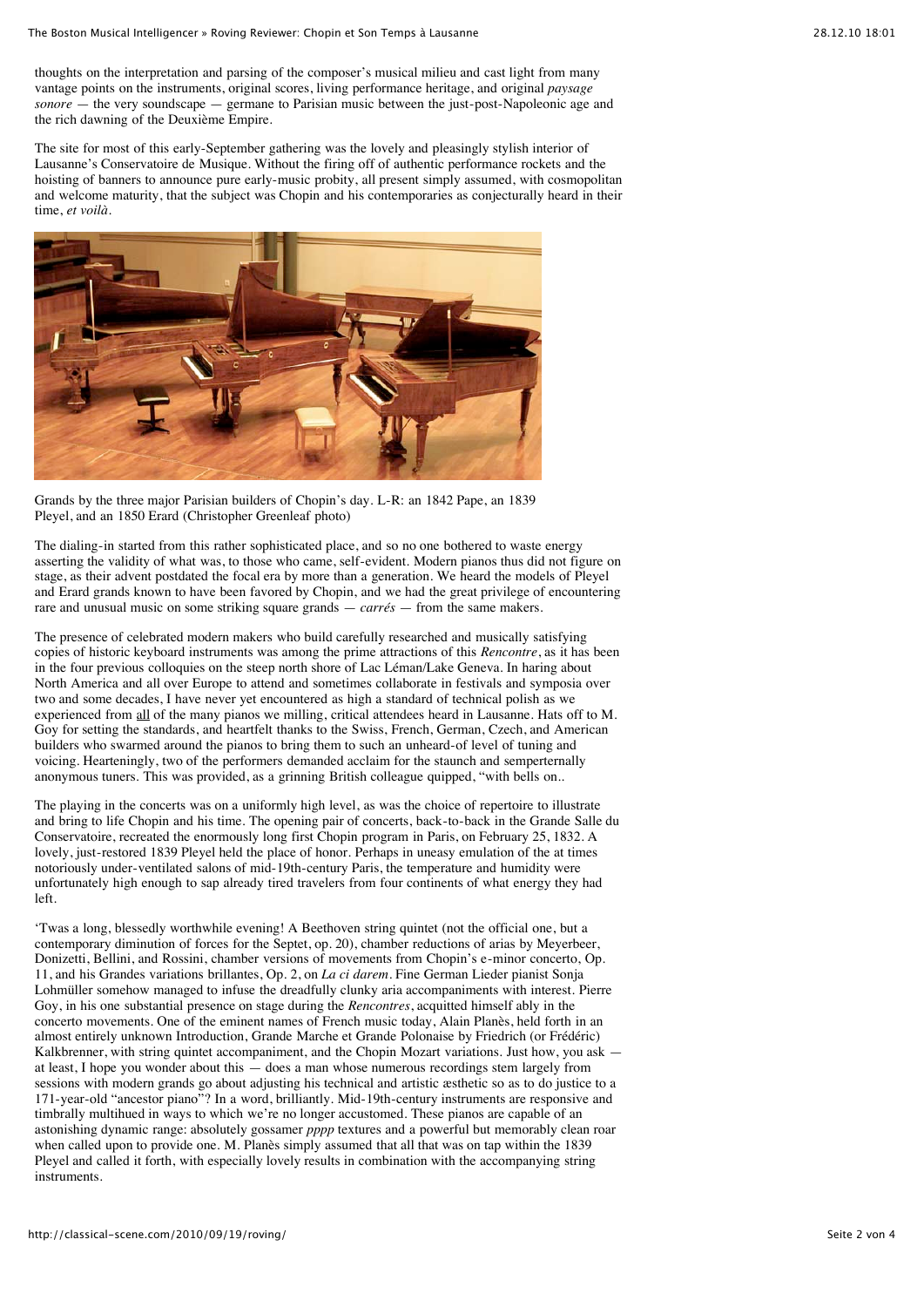#### The Boston Musical Intelligencer » Roving Reviewer: Chopin et Son Temps à Lausanne

Alain Planès' solo recital the following evening, in the other *Rencontres* venue, the Salle Paderewski in the nearby Casino de Montbenon, was on the same Pleyel grand. He delved into fairly unfamiliar works, as well some of the famous ones, and managed to evoke a great deal of the *paysage sonore* around which this colloquy was centered. A moment of sorcery, in which we were bathed in the evanescent, quiet treble of the instrument and its warm, imposing bass, enwrapped the two central Nocturnes of the evening, Op. 9, No. 2 in Eb, and Op. 27, No. 2 in Db. The celebrated "Aéoline" étude accounted for a good many sighs and murmurs, too, as M. Planès drew painterly, deft swathes of sound from an instrument that, for all its horsepower in grander passages, appeared most at home when asked to sidle off in fey, mystic directions.

Among the impressive events during *Chopin et son temps* was a mid-day demo-cum-recital by glowing pianist Jean-Jacques Dünki, who is on the faculty of the Musik-Akademie der Stadt Basel. He titled his program "The Three Great Parisian Piano Makers." Arrayed on stage were a substantial 1842 grand by "the other" Parisian maker of the day, Pape, and standard, modest grands by Pleyel (the familiar 1839 instrument) and Erard (1850, verging on modern). As was the peculiar though consistent custom of the *Rencontres* stage set-up, all instruments were arrayed with their tails upstage, away from the audience; as you may imagine, this occasioned interesting seating gyrations by those members of the audience, myself among them, who prefer the more balanced sound of the full instrument, which one would normally hear by being right of center. The arrangement was a visual success, however, and one at least heard all three pianos in reasonably equal balance. M. Dünki entertained his largely francophone listenership with amusingly delivered period quotes and with repertoire drawn primarily from Viennese and Central German composers, always filtered through the highly distinctive Parisian pianistic soundscape. Rarely do members of an audience have the benefit of so eloquent, engaging, and informative a guide in erring down unexplored byways, in our present terms, that were once the stuff of mainstream concert life. Jean-Jacques Dünki, an irrepressible teacher and musical co-conspirator, returned to his post-concert stage in shirtsleeves to trot out further unusual and intellectually challenging scores to illustrate not only the striking differences to be discerned among the pianos, but also to quietly underscore their common French national characteristics of clarity, transparency, and finely judged note attack.

The other solo recital that, for a good many who were present, completely redefined perceptions of Chopin's long-gone age was given by fine Munich pianist Christine Schornsheim. As did M. Dünki, Mlle. Schornsheim turned to three extravagantly different instruments to afford her program a degree of tonal and dynamic variety unheard of in conventional concerts. She drew our gaze, once again, to the message the *Rencontres* programs broadcast to all participants: "*Ears wide open, eyes ditto. And again!*" The music for this concert, played without commentary from Mlle. Schornsheim, was an arresting panoply of scores that have vanished from our modern awareness. Ferdinand Hérold (1791-1833) contributed three of six movements in his 1811 Sonata in A, Op. 3, No. 1, heard in ravishing detail on an 1801 Parisian Erard *carré*. On the same fragile, plangent instrument, we heard six German-influenced Caprices, Op. 2 (1816) by Alexandre Pierre Fr. Boëly (1785-1858). Moving three decades into the 19th century, and therefore firmly into the Romantic mould, was the warm, sweetly powerful voice of an 1835 Pleyel *carré*, the outstanding instrumental star of the evening, with an Air écossais varié in Bb (1810) by once-quite-influential Georges Onslow (1784-1853), some of whose wind music is known in North America. Unusual on many levels was the performance of the concluding work in the formal program, Boëly's Sonata in c, Op. 1, No. 1 (1810). The 1802 Broadwood grand Mlle. Schornsheim played was tuned in a strong temperament that lent vim and character to the remoter reaches of the score (again, three of six movements in a longer work), and that also pointed out the sheer splendor of this very poetic musician's technique at the keyboard. She is among the subtlest and most effective users of period pedal techniques you'll find on either side of the Atlantic, and I pray fervently that her brilliantly detailed, always elegant touch will soon become familiar in American cities. Her encore, a zippy and eccentric Scherzo from another Boëly sonata, rounded out a diverting and informative evening. In best *Rencontres* style, a number of her colleagues whizzed backstage to a) congratulate her on a remarkable accomplishment in this program; b) call her seriously to task for interpretive choices "which I'd have gone at markedly differently, you know!"; and c) see about obtaining some of those rare scores.

#### \* \* \*

The language at the *Rencontres harmoniques* is, of course, French. In the Suisse Romande, one hears "huitante" in counting, rather than the French "quatre-vingts", which brings about the gritting of linguistically orthodox Parisian molars. One hears the full gamut of German and sprinklings of Ticino (Swiss) Italian, leavened by all the accents of the Boot. The English in the halls wanders between mild Edinburgh burrs and Oxbridge flutings to the down-home tones of us visiting Americans. The lectures *les colloques* — tend to be given *en français*, though a few given by anglophones are in English. Questions are in any of the main languages, answers either in the same or in French. The spirit throughout is of conviviality and exploration.

A few *colloque* titles will give you an idea of the range of subjects explored. "Chopin, or the work in progress, from improvisation to teaching"; "Late style, last style"; "The piano works of Frédéric Kalkbrenner and his connection with Chopin"; "The English & Viennese Schools and their Instruments"; "Transmission and Tradition in the Interpretation of Chopin, 1 & 2"; "Chopin's Pianos Once and Now"; and "Affect in Action: Hammer Design in French Romantic Pianos." The presentations were stimulating, well attended, and lively in their at-times feisty Q&As. The *Rencontres* public were numerous enough to fill the concerts and keep the Conservatoire's popular rooftop Café Mozart hopping. (I've never been in a European music school without a decent, heavily patronized café inside or at least within fiddle toss.) But there were always times when one could slip into the *sous-sol* exhibition of instruments and first